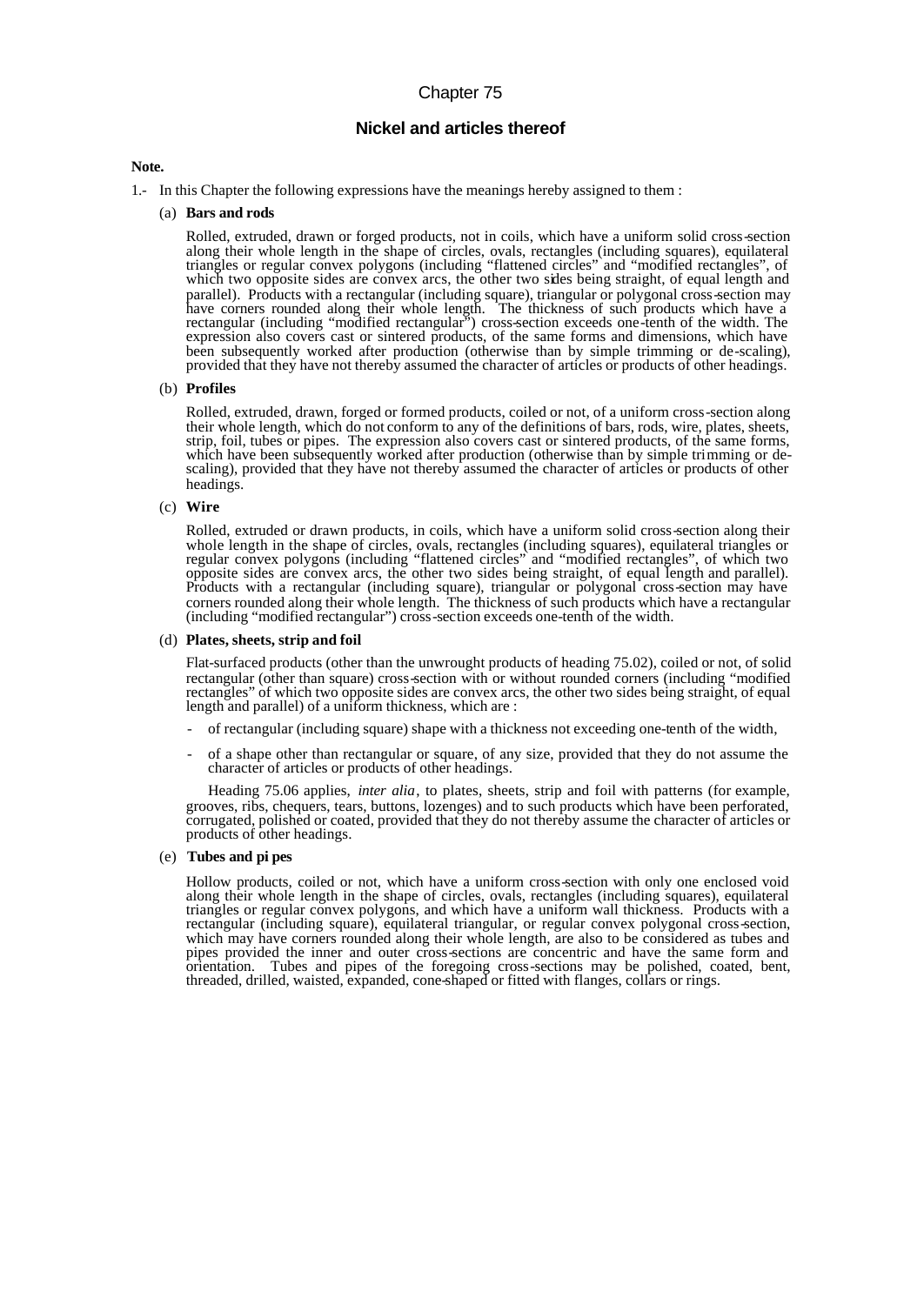## **Subheading Notes.**

1.- In this Chapter the following expressions have the meanings hereby assigned to them :

## (a) **Nickel, not alloyed**

Metal containing by weight at least 99 % of nickel plus cobalt, provided that :

- (i) the cobalt content by weight does not exceed 1.5 %, and
- (ii) the content by weight of any other element does not exceed the limit specified in the following table :

| <b>TABLE</b> - Other elements |
|-------------------------------|
|                               |

| Element                                      | Limiting content % by weight |
|----------------------------------------------|------------------------------|
| Fe<br>Iron<br>Oxygen<br>Other elements, each | 0.4                          |

### (b) **Nickel alloys**

Metallic substances in which nickel predominates by weight over each of the other elements provided that :

- (i) the content by weight of cobalt exceeds  $1.5\%$ ,
- (ii) the content by weight of at least one of the other elements is greater than the limit specified in the foregoing table, or
- (iii) the total content by weight of elements other than nickel plus cobalt exceeds 1 %.
- 2.- Notwithstanding the provisions of Chapter Note 1 (c), for the purposes of subheading 7508.10 the term "wire" applies only to products, whether or not in coils, of any cross-sectional shape, of which no crosssectional dimension exceeds 6 mm.

\_\_\_\_\_\_\_\_\_\_\_\_\_\_\_\_\_

| Heading | H.S.<br>Code |                                                                                              |
|---------|--------------|----------------------------------------------------------------------------------------------|
| 75.01   |              | Nickel mattes, nickel oxide sinters and other intermediate<br>products of nickel metallurgy. |
|         | 7501.10      | Nickel mattes                                                                                |
|         | 7501.20      | Nickel oxide sinters and other intermediate products of nickel<br>metallurgy                 |
| 75.02   |              | Unwrought nickel.                                                                            |
|         | 7502.10      | - Nickel, not alloyed                                                                        |
|         | 7502.20      | - Nickel alloys                                                                              |
| 75.03   | 7503.00      | Nickel waste and scrap.                                                                      |
| 75.04   | 7504.00      | Nickel powders and flakes.                                                                   |
| 75.05   |              | Nickel bars, rods, profiles and wire.                                                        |
|         |              | Bars, rods and profiles :                                                                    |
|         | 7505.11      | -- Of nickel, not alloyed                                                                    |
|         | 7505.12      | Of nickel alloys                                                                             |